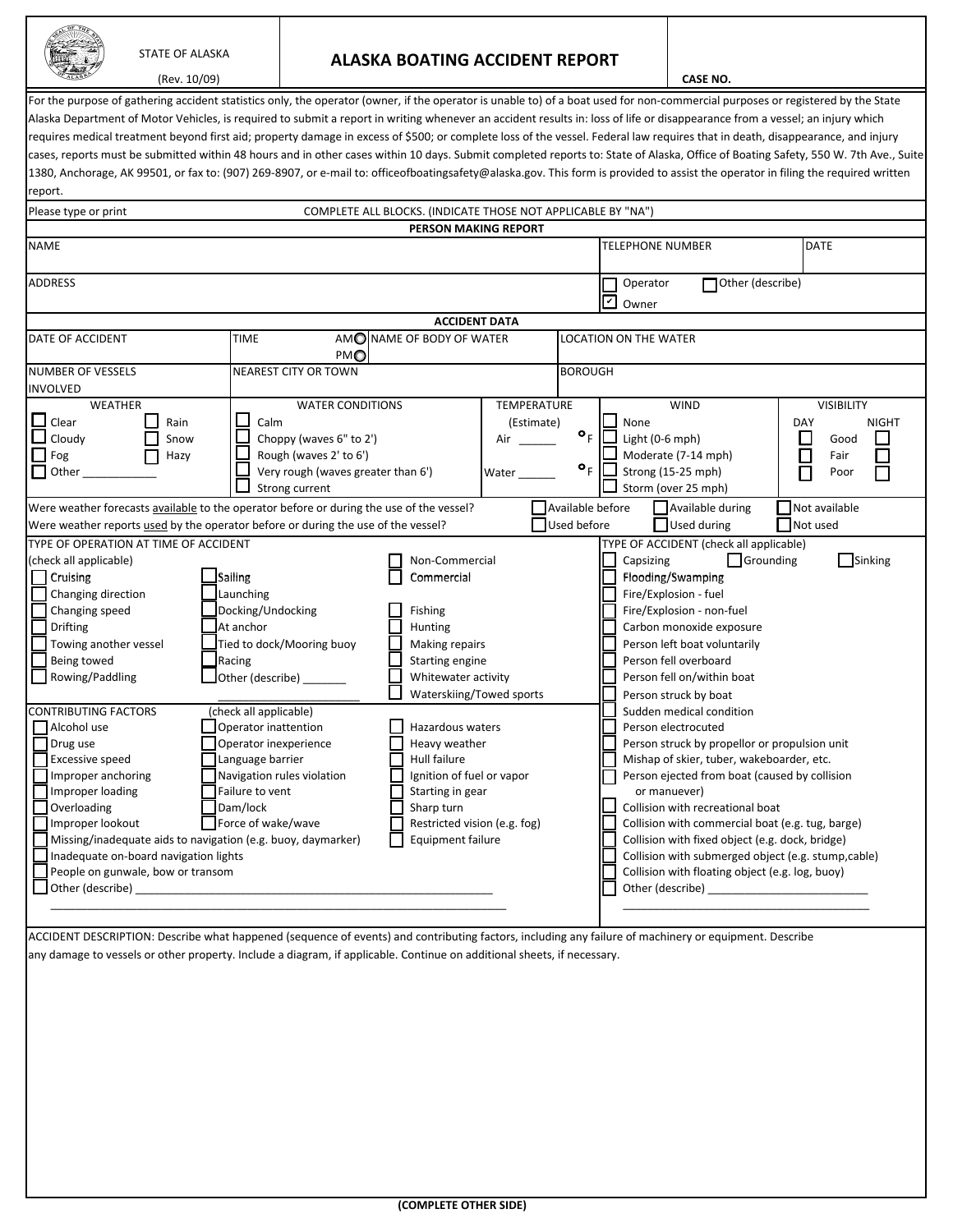|                                                    |                |                            |                       |                      |                                                                             | <b>ESTIMATED PROPERTY DAMAGE</b>                      |                                         |                                                                              |                            |                                         |                                    |                      |  |  |  |
|----------------------------------------------------|----------------|----------------------------|-----------------------|----------------------|-----------------------------------------------------------------------------|-------------------------------------------------------|-----------------------------------------|------------------------------------------------------------------------------|----------------------------|-----------------------------------------|------------------------------------|----------------------|--|--|--|
| TOTAL ESTIMATED AMOUNT<br><b>BOAT AND CONTENTS</b> |                |                            |                       |                      |                                                                             | OTHER BOAT(S) AND CONTENTS                            |                                         |                                                                              |                            |                                         | <b>OTHER PROPERTY</b>              |                      |  |  |  |
| \$<br>\$                                           |                |                            |                       |                      |                                                                             |                                                       | \$                                      |                                                                              |                            |                                         |                                    |                      |  |  |  |
|                                                    |                |                            |                       |                      |                                                                             |                                                       |                                         | INJURED (If more than 2 injured, attach additional forms)                    |                            |                                         |                                    |                      |  |  |  |
| <b>NAME OF INJURED</b>                             |                |                            |                       |                      | $\Box$ Male                                                                 | Female Birth Date                                     |                                         |                                                                              |                            | <b>TELEPHONE NUMBER</b>                 |                                    |                      |  |  |  |
| <b>ADDRESS</b>                                     |                |                            |                       |                      |                                                                             |                                                       |                                         |                                                                              |                            |                                         | WAS PFD WORN?<br>$\Box$ Yes        | $\Box$ No            |  |  |  |
| MEDICAL TREATMENT BEYOND FIRST AID?                |                |                            | $\Box$ Yes            | 1 No                 |                                                                             |                                                       |                                         | DESCRIBE NATURE AND EXTENT OF INJURY                                         |                            |                                         |                                    |                      |  |  |  |
| ADMITTED TO HOSPITAL?                              |                |                            | $\Box$ Yes $\Box$ No  |                      |                                                                             |                                                       |                                         |                                                                              |                            |                                         |                                    |                      |  |  |  |
| <b>NAME OF INJURED</b>                             |                |                            |                       |                      | <b>Nale</b>                                                                 | Female Birth Date                                     |                                         |                                                                              |                            | <b>TELEPHONE NUMBER</b>                 |                                    |                      |  |  |  |
| <b>ADDRESS</b>                                     |                |                            |                       |                      |                                                                             |                                                       |                                         |                                                                              |                            |                                         | WAS PFD WORN?<br>$\exists$ Yes     | <b>No</b>            |  |  |  |
| MEDICAL TREATMENT BEYOND FIRST AID?                |                |                            | ∏Yes                  | $\Box$ No            |                                                                             |                                                       |                                         | DESCRIBE NATURE AND EXTENT OF INJURY                                         |                            |                                         |                                    |                      |  |  |  |
| ADMITTED TO HOSPITAL?                              |                |                            | Yes                   | $\Box$ No            |                                                                             |                                                       |                                         | DECEASED or DISAPPEARED (If more than 2 fatalities, attach additional forms) |                            |                                         |                                    |                      |  |  |  |
| <b>NAME OF VICTIM</b>                              |                |                            |                       |                      | <b>VICTIM ADDRESS</b>                                                       |                                                       |                                         |                                                                              |                            |                                         | WAS PFD WORN?                      |                      |  |  |  |
| <b>BIRTH DATE</b>                                  | $\Box$ Male    |                            |                       |                      |                                                                             | Female CAUSED BY? Drowning Disappearance              |                                         | Unknown                                                                      | Other (describe)           |                                         | $\blacktriangle$ Yes               | ∦No                  |  |  |  |
| <b>NAME OF VICTIM</b>                              |                |                            |                       |                      | <b>VICTIM ADDRESS</b>                                                       |                                                       |                                         |                                                                              |                            |                                         | WAS PFD WORN?                      |                      |  |  |  |
|                                                    |                |                            |                       |                      |                                                                             |                                                       |                                         |                                                                              |                            |                                         | Yes                                | ∥No                  |  |  |  |
| <b>BIRTH DATE</b>                                  | $\Box$ Male    | Female CAUSED BY?          |                       |                      | 1Drowning                                                                   | Disappearance<br><b>BOAT NO. 1 (Reporting vessel)</b> |                                         |                                                                              | Unknown   Other (describe) |                                         |                                    |                      |  |  |  |
| <b>NAME OF OPERATOR</b>                            |                | <b>OPERATOR ADDRESS</b>    |                       |                      |                                                                             |                                                       |                                         |                                                                              |                            |                                         |                                    |                      |  |  |  |
| ш<br>Male<br>Female                                |                | DATE OF BIRTH              |                       |                      | <b>OPERATOR'S EXPERIENCE</b>                                                |                                                       |                                         | <b>NSTRUCTION IN BOATING SAFETY</b>                                          |                            |                                         |                                    |                      |  |  |  |
| OPERATOR TELEPHONE NUMBER                          |                | $\Box$ None<br>Mo Day Year |                       |                      | $\Box$ Under 100 hours                                                      |                                                       |                                         | State course<br>USCG Auxiliary                                               |                            | U.S. Power Squadrons<br>Other (specify) |                                    |                      |  |  |  |
|                                                    |                |                            |                       |                      | Over 100 hours                                                              | <b>Vone</b>                                           |                                         |                                                                              |                            |                                         |                                    |                      |  |  |  |
| <b>OWNER ADDRESS</b><br><b>NAME OF OWNER</b>       |                |                            |                       |                      |                                                                             |                                                       |                                         |                                                                              |                            |                                         |                                    |                      |  |  |  |
| <b>OWNER TELEPHONE NUMBER</b>                      |                | NUMBER OF PEOPLE ON BOARD  |                       |                      | <b>RENTED BOAT?</b><br>NUMBER OF PEOPLE BEING TOWED<br>$\Box$ res $\Box$ No |                                                       |                                         |                                                                              |                            |                                         |                                    |                      |  |  |  |
| BOAT REGISTRATION OR DOCUMENTATION NUMBER          |                |                            |                       |                      | <b>STATE</b><br>HULL IDENTIFICATION NUMBER                                  |                                                       |                                         |                                                                              |                            | <b>BOAT NAME</b>                        |                                    |                      |  |  |  |
| <b>BOAT MANUFACTURER</b>                           |                |                            |                       |                      | LENGTH                                                                      | <b>MODEL</b><br>BEAM<br><b>DRAFT</b>                  |                                         |                                                                              |                            |                                         | YEAR BUILT                         |                      |  |  |  |
| <b>TYPE OF BOAT</b>                                |                | <b>HULL MATERIAL</b>       |                       |                      | <b>ENGINE</b>                                                               |                                                       |                                         | <b>PROPULSION</b>                                                            |                            |                                         | PERSONAL FLOTATION DEVICES (PFDs): |                      |  |  |  |
| Open motorboat                                     |                | Wood                       |                       |                      | Outboard                                                                    |                                                       |                                         | Propeller                                                                    |                            | Was boat adequately equipped            |                                    |                      |  |  |  |
| Cabin motorboat                                    |                | Aluminum                   |                       |                      | $\Box$<br>Inboard<br>Water Jet                                              |                                                       |                                         |                                                                              |                            | with Coast Guard approved PFDs?         |                                    |                      |  |  |  |
|                                                    | Auxiliary sail |                            |                       | Steel                |                                                                             |                                                       | $\Box$ Air Thrust<br>Inboard-Sterndrive |                                                                              |                            |                                         |                                    | $\Box$ Yes $\Box$ No |  |  |  |
| Sail (only)                                        | Fiberglass     |                            |                       |                      |                                                                             | (I/O)                                                 |                                         | $\mathsf{L}$<br>Manual                                                       |                            | Were PFDs worn?                         |                                    |                      |  |  |  |
| Rowboat                                            |                |                            | Rubber/Vinyl/Canvas   |                      | None                                                                        |                                                       |                                         | Sail                                                                         | Yes                        |                                         | $\Box$ No                          |                      |  |  |  |
| Canoe/Kayak                                        |                |                            | Rigid hull inflatable |                      | <b>FUEL</b>                                                                 |                                                       |                                         | <b>NUMBER OF ENGINES</b>                                                     |                            | <b>FIRE EXTINGUISHERS</b>               |                                    |                      |  |  |  |
| Personal watercraft (PWC)<br>Other (specify)       |                |                            |                       |                      | Gasoline                                                                    |                                                       | <b>MANUFACTURER</b>                     |                                                                              |                            | ON BOARD?                               | $\Box$ Yes                         | $\Box$ No            |  |  |  |
| Pontoon boat                                       |                |                            |                       |                      | Diesel                                                                      |                                                       |                                         |                                                                              |                            | How many?                               | Type                               |                      |  |  |  |
| Houseboat                                          |                |                            |                       |                      | Electric                                                                    | <b>TOTAL</b>                                          |                                         |                                                                              | USED?                      |                                         | $\Box$ Yes                         | $\Box$ No            |  |  |  |
| Other (specify)<br>None                            |                |                            |                       |                      |                                                                             |                                                       | <b>HORSEPOWER</b>                       |                                                                              |                            | How many?                               | Type                               |                      |  |  |  |
|                                                    |                |                            |                       |                      |                                                                             | BOAT NO. 2 (If more than 2, attach additional forms)  |                                         |                                                                              |                            |                                         |                                    |                      |  |  |  |
| <b>NAME OF OPERATOR</b>                            |                |                            |                       |                      | <b>OPERATOR ADDRESS</b>                                                     |                                                       |                                         |                                                                              |                            |                                         |                                    |                      |  |  |  |
| <b>OPERATOR TELEPHONE NUMBER</b>                   |                |                            |                       |                      | <b>BOAT REGISTRATION OR DOCUMENTATION NUMBEK</b>                            |                                                       |                                         |                                                                              |                            |                                         |                                    |                      |  |  |  |
| <b>NAME OF OWNER</b>                               |                |                            |                       |                      | <b>OWNER ADDRESS</b>                                                        |                                                       |                                         |                                                                              |                            |                                         |                                    |                      |  |  |  |
| <b>OWNER TELEPHONE NUMBER</b><br>                  |                |                            |                       |                      | NUMBER OF PEOPLE ON BOARD                                                   |                                                       |                                         |                                                                              |                            | NUMBER OF PEOPLE BEING TOWED            |                                    |                      |  |  |  |
|                                                    |                |                            |                       | $\ddagger$ @V-00-0 @ |                                                                             |                                                       |                                         |                                                                              |                            |                                         |                                    |                      |  |  |  |
| <b>NAME</b>                                        |                | <b>ADDRESS</b>             |                       |                      |                                                                             |                                                       |                                         |                                                                              |                            | <b>TELEPHONE NUMBER</b>                 |                                    |                      |  |  |  |
| <b>NAME</b>                                        | ADDRESS        |                            |                       |                      |                                                                             |                                                       |                                         |                                                                              |                            |                                         | <b>TELEPHONE NUMBER</b>            |                      |  |  |  |
|                                                    |                |                            |                       |                      |                                                                             |                                                       |                                         |                                                                              |                            |                                         |                                    |                      |  |  |  |
| SIGNATURE OF PERSON COMPLETING REPORT              |                |                            |                       |                      |                                                                             |                                                       |                                         |                                                                              | <b>DATE</b>                |                                         |                                    |                      |  |  |  |
|                                                    |                |                            |                       |                      |                                                                             |                                                       |                                         |                                                                              |                            |                                         |                                    |                      |  |  |  |